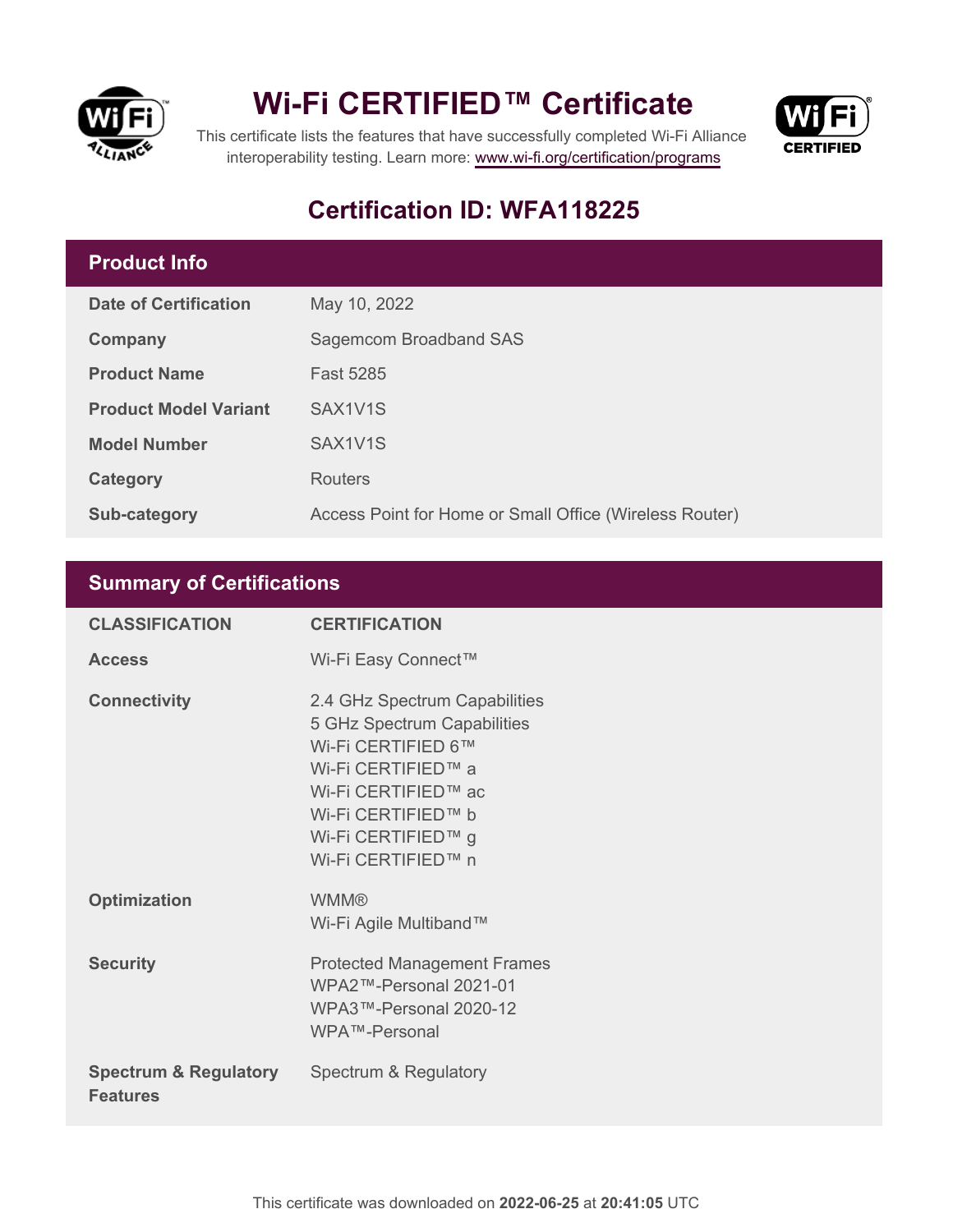

# **Wi-Fi CERTIFIED™ Certificate**

**Certification ID: WFA118225**



#### **RF Architecture** Bands Supported Transmit (Tx) Receive (Rx) 2.4 GHz 4 4 5 GHz 4 4 4 **Wi-Fi Component Operating System** Linux **Wi-Fi Component Firmware** 21.2 **Page 2 of 3 Role: Access Point Wi-Fi Components**

#### **Certifications**

#### **2.4 GHz Spectrum Capabilities**

20 MHz Channel Width in 2.4 GHz 40 MHz Channel Width in 2.4 GHz

#### **5 GHz Spectrum Capabilities**

20 MHz Channel Width in 5 GHz 40 MHz Channel Width in 5 GHz 80 MHz Channel Width in 5 GHz 160 MHz Channel Width in 5 GHz

#### **Protected Management Frames**

#### **Spectrum & Regulatory**

802.11d 802.11h

#### **WMM®**

**WPA2™-Personal 2021-01**

**WPA3™-Personal 2020-12**

#### **WPA™-Personal**

#### **Wi-Fi Agile Multiband™**

#### **Wi-Fi CERTIFIED 6™**

4 antenna support A-MPDU with A-MSDU Basic Trigger frame in HE MU PPDU BSRP Trigger frame DL MU-MIMO DL OFDMA Individual Target Wake Time LDPC Rx LDPC Tx MCS 8-9 Rx MCS 8-9 Tx MCS 10-11 Rx MCS 10-11 Tx MU EDCA Parameter Set element MU-BAR Trigger frame MU-RTS Trigger frame Operating Mode SU beamformer SU-MIMO TXOP RTS Threshold UL OFDMA